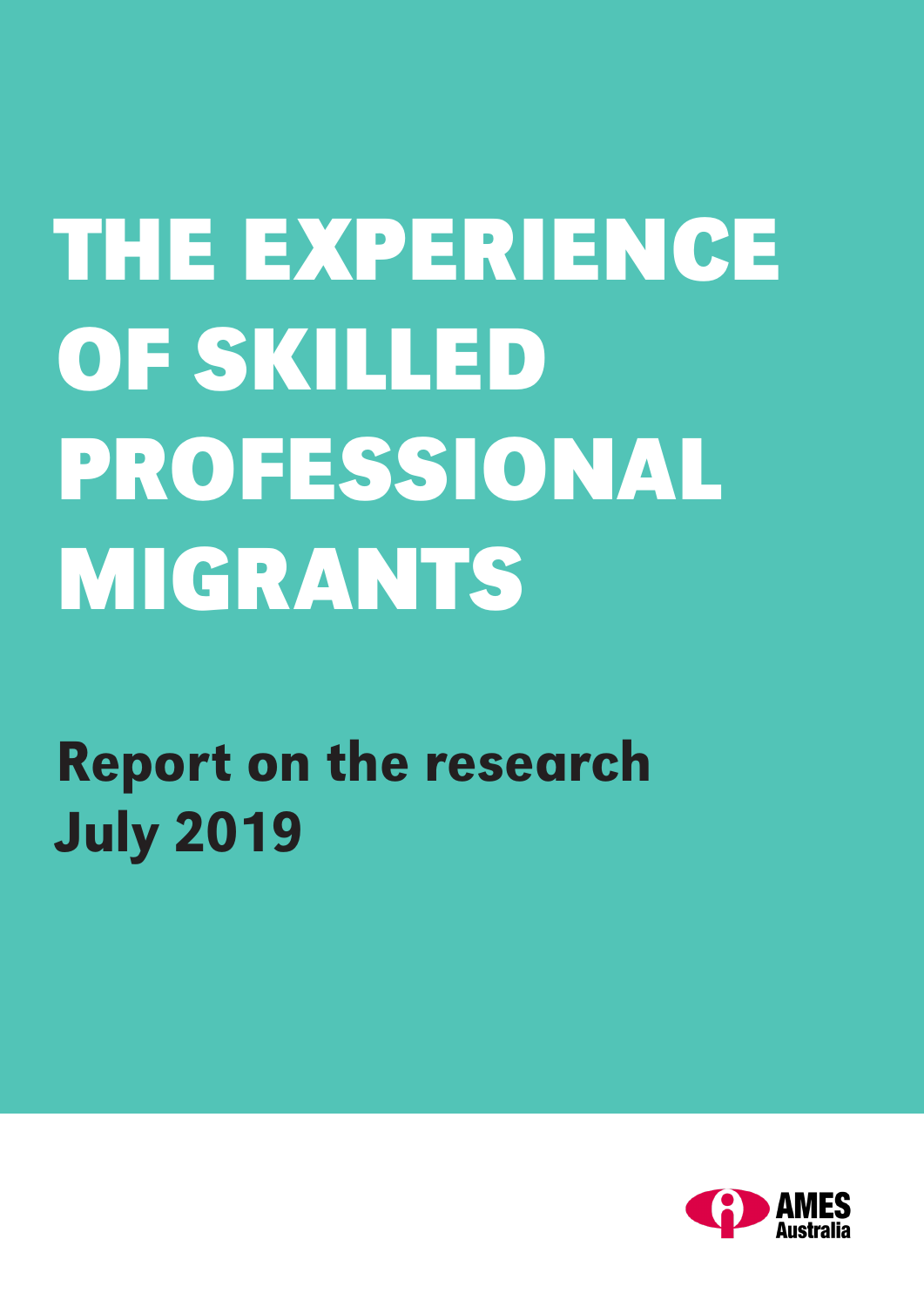" I knew it would be a challenge to find work in Australia but didn't know how much of a challenge it would be. I really struggled for a year or so before finding work that's right for me."

> The report shows that if skilled migrants can be assisted earlier in their migration journey their experience with settling into employment and the community will be more successful.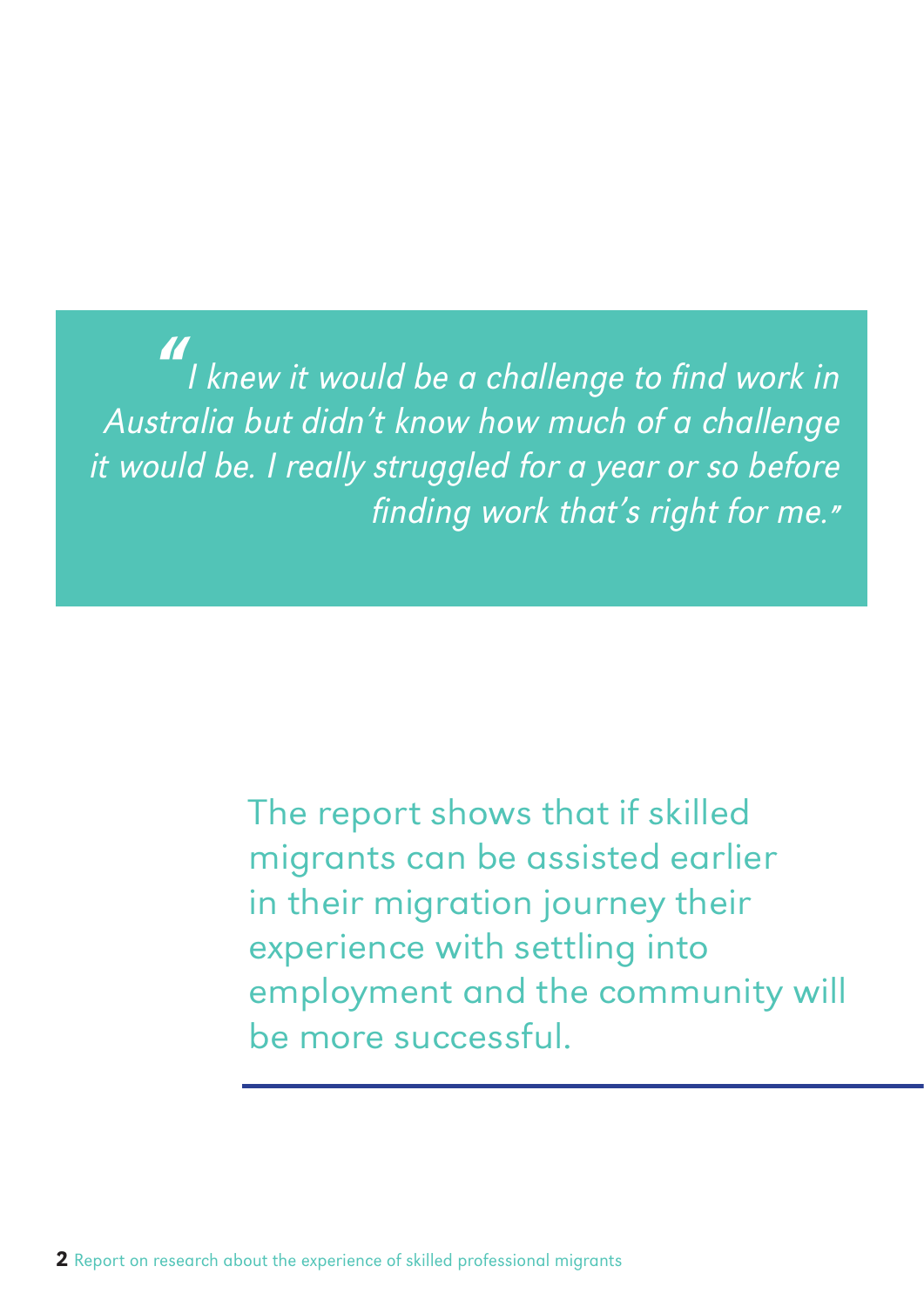### TABLE OF CONTENTS

| 1. |     |                                                                                               | 5                             |
|----|-----|-----------------------------------------------------------------------------------------------|-------------------------------|
| 2. |     |                                                                                               | $\overline{\mathbf{z}}$<br>10 |
| 3. |     |                                                                                               |                               |
| 4. |     |                                                                                               |                               |
|    | 4.1 | Knowledge of skilled migration and the job market for their profession or occupation  12      |                               |
|    |     |                                                                                               |                               |
|    | 4.3 | Securing appropriate employment - success factors, barriers and environmental differences  14 |                               |
|    | 4.4 |                                                                                               |                               |
|    |     |                                                                                               | 17                            |
|    | 4.6 |                                                                                               |                               |
|    |     |                                                                                               |                               |
| 5. |     |                                                                                               |                               |
| 2. |     |                                                                                               |                               |
|    |     |                                                                                               |                               |
|    |     |                                                                                               |                               |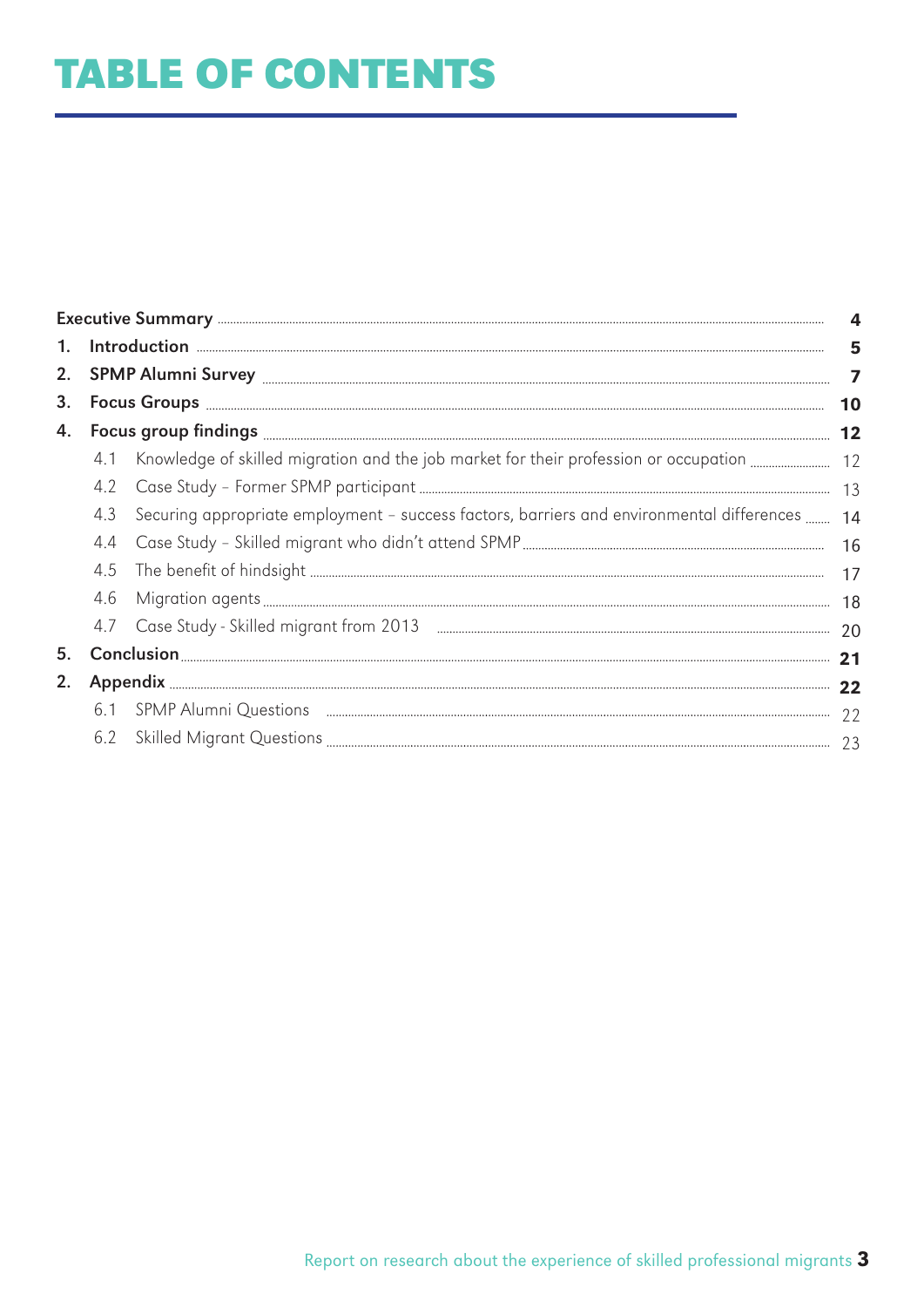AMES Australia commenced a project in 2019 to investigate the feasibility of establishing a migration service to enhance the knowledge and awareness of skilled migrants about the Australian job market with a view to improving their employment outcomes.

In researching the experiences of recent skilled migrants, we conducted a survey and two focus groups. We enlisted our strong alumni network to participate in a survey (153 invited to participate) and focus groups (approx. 20 participants). Several key issues stood out for most participants:

- A perception that there are insufficient orientation programs and little support for skilled migrants in the first twelve months of settlement
- Knowledge, orientation and available support comes primarily from word of mouth and personal social media networks
- A perception among skilled migrants that there is minimal governmental attention directed towards support resources for them
- Amongst skilled migrants there is both a lack of understanding of Australian workplace culture and job market standards, as well as limited knowledge about how to navigate a huge uncoordinated system of information to find what they need to know
- Skilled migrants do use the services of migration agents (over 52% in our sample) and find them helpful, particularly where they are time poor prior to migration as a result of demanding professional employment commitments
- While commercial fees charged by migration agents are seen by skilled migrants as a necessary cost of their migration, most thought that their investment might have been better directed at developing their Australian job market awareness and preparations
- Thinking back over their journey as skilled migrants, most thought that earlier preparation before they arrived in Australia would have reduced the stress of finding employment.
- The need for more targeted information including more

realistic forecasts about the job market.

Other findings include that:

- AMES Australia should consider implementing a more targeted campaign to identify itself as a leading migration support and orientation service provider amongst skilled migrant communities
- There is a need for a more specialised migration agency service to underpin and work collaboratively with other parts of AMES Australia delivering services to skilled migrants to ensure migrants are easily and readily identified as potential clients from their first contact and are quickly directed to its specialist services for skilled migrants; and that
- AMES Australia could use its significant experience in this area to influence governments to increase support to skilled migrants to enter the jobs market at their professional levels on the basis of the potential of the significant contribution they can make towards the economy.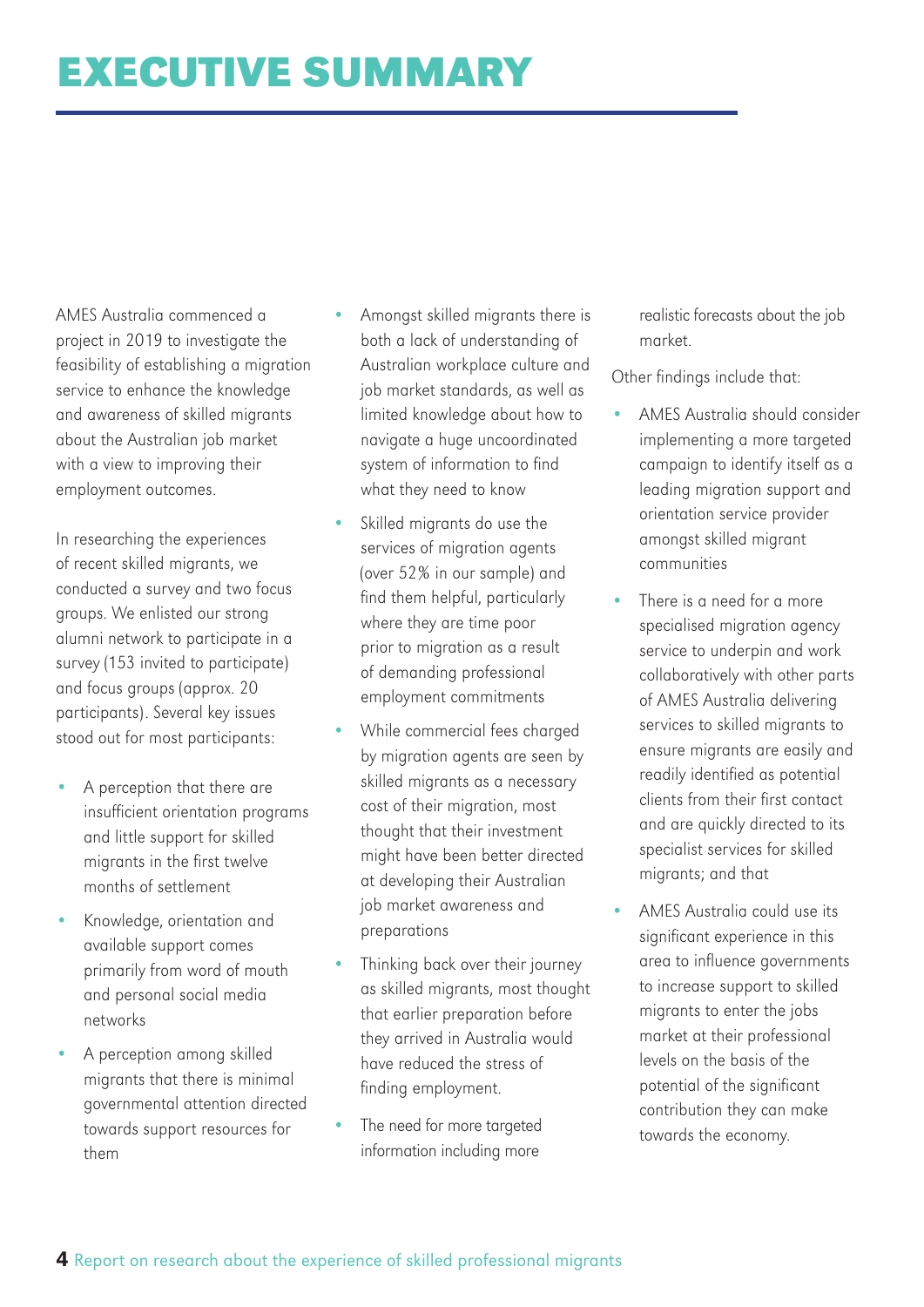### Introduction

This research was conducted to inform a project for AMES Australia about the feasibility of a skilled migration service that combined assistance with visa pathways together with information and support on preparing for finding a job in Australia.

The aim of the research was to test whether earlier targeting of potential skilled migrants with a tailored package of migration and settlement assistance would lead to increased economic and social participation.

AMES Australia already runs a successful program for skilled migrants called the Skilled Professional Migrant Program (SPMP) which delivers post-arrival support for skilled migrants (including some skilled refugees) to counter barriers and disadvantage they may have

experienced by being either unemployed or underemployed since their arrival.

The research was undertaken through both a survey and focus groups and was designed to identify the motivations of skilled professional migrants to seek information and assistance particularly during their pre-migration stage and how that information can assist them. This research has built on earlier post SPMP surveys about their employment outcomes (research conducted in 2014, 2015 and 2017), which showed that 75% or more achieved employment after attending SPMP, with most starting their job within six months (around one third started their job within three months).

The purpose of the survey was to gain some quantitative information about skilled migrant behaviours such as the stages of their pre-and post-migration experience, who they sought assistance from and whether programs such as the SPMP would have assisted if they'd known about it earlier. The survey was conducted with recent SPMP alumni (from 2017 & 2018 programs). The quantitative information obtained would assist in designing a new service including how their use of a migration agent assisted them.

The purpose of the focus groups was to better understand pre- and postmigration experiences of skilled professional migrants, particularly to identify what they would do differently with the benefit of hindsight.

AMES Australia is acknowledged as a leading provider of comprehensive settlement services for migrants, refugees and asylum seekers; we provide programs across humanitarian settlement, education and vocational training, employment, skilled migration pathways and social participation programs that help clients settle faster and better to achieve social and economic participation. AMES Australia's mission is: Full participation for all in a cohesive and diverse society.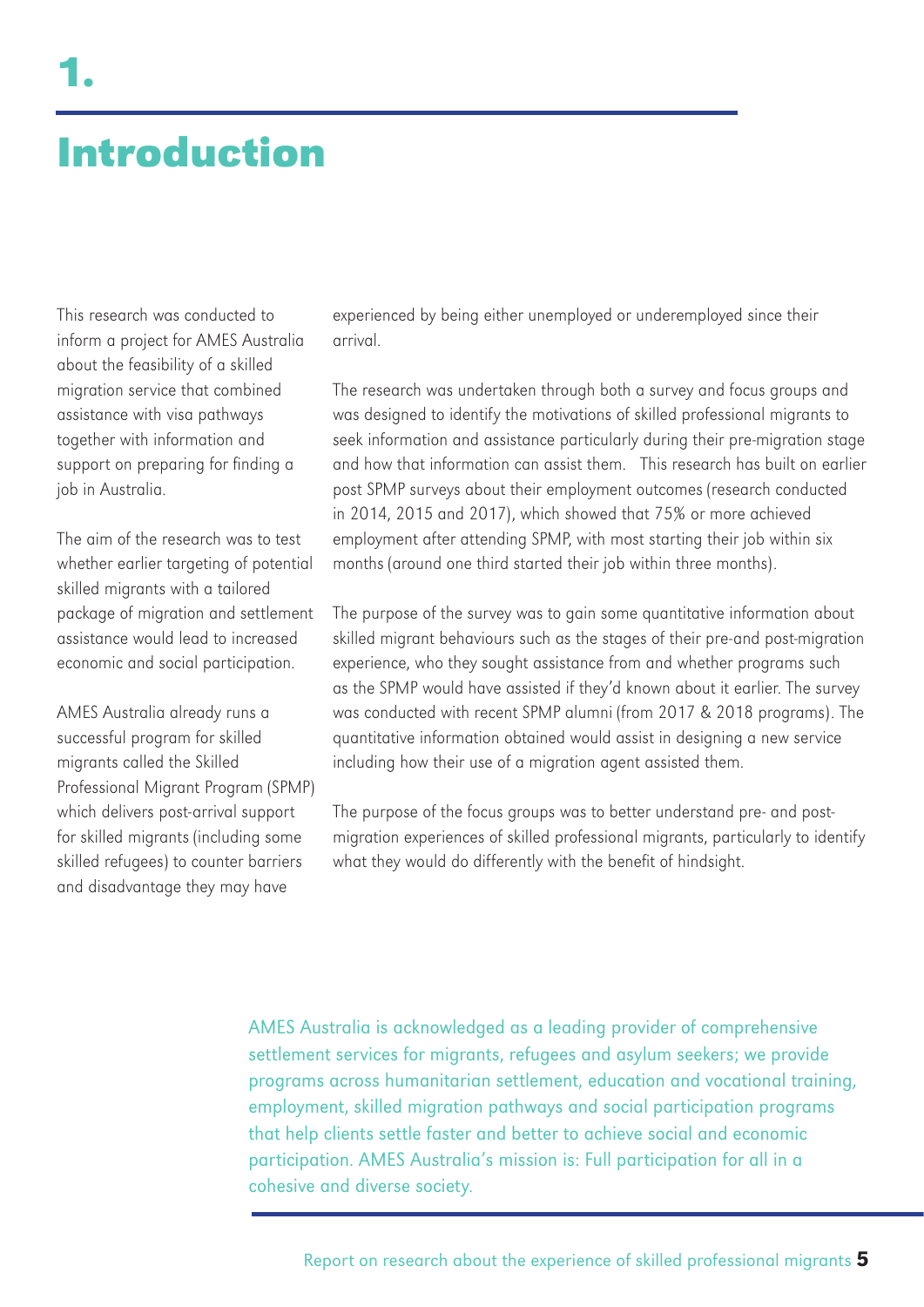### Introduction

We established two focus groups, one with participants from the survey who indicated they were interested in providing further feedback. The second focus group was undertaken with a small group of skilled migrants who were sourced through a targeted Facebook advertisement and who had not participated in the SPMP. This was done to compare the two groups in terms of the value of an earlier intervention (like an SPMP) to their employment experience.



SPMP students from May 2019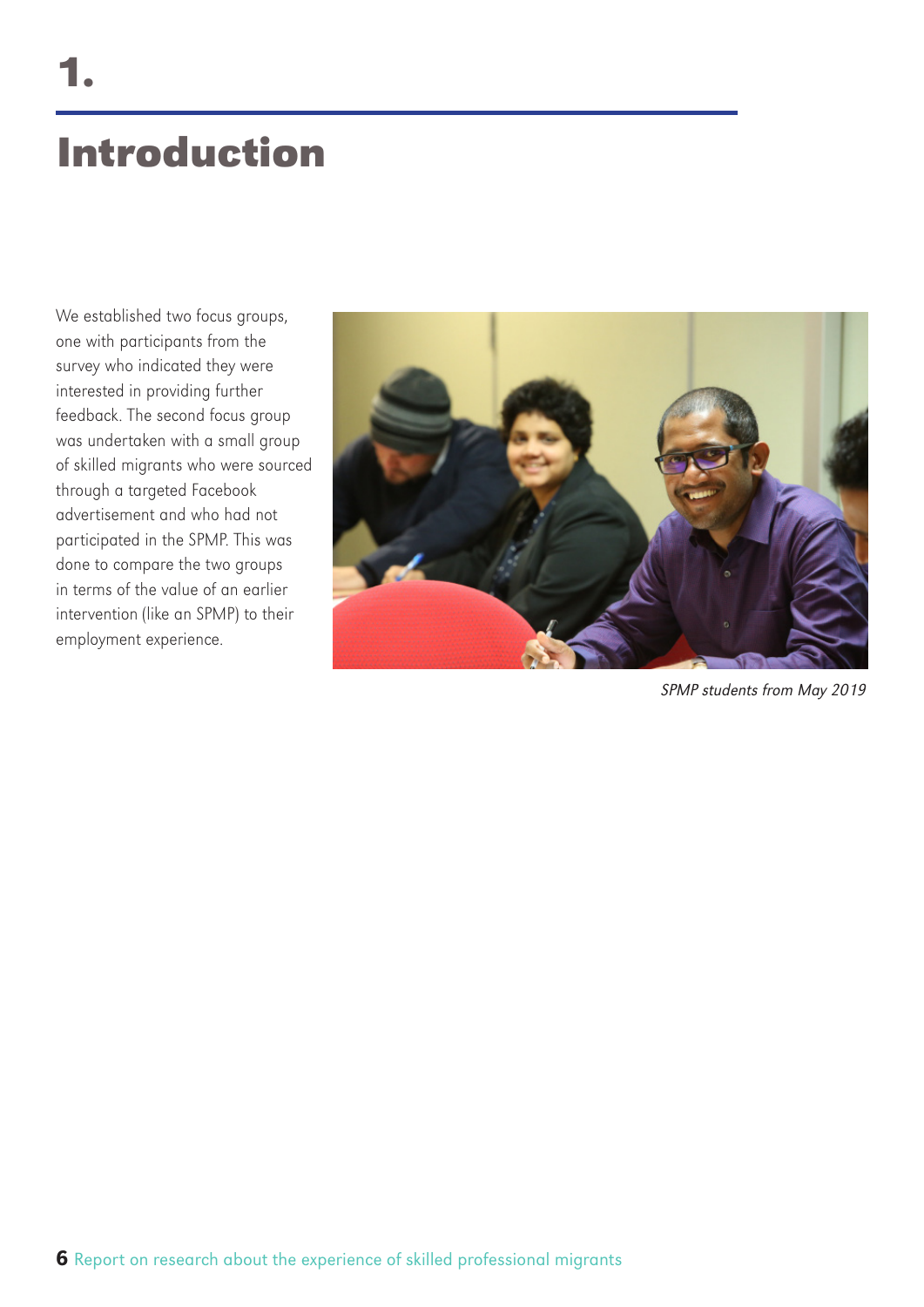### SPMP Alumni Survey

The research involved surveying SPMP alumni to gather business intelligence on their experience, motivations and frustrations with applying to migrate to Australia as a skilled professional migrant. It provided an insight into the pre-migration experience from the perspective of Skilled Professional Migrant Program (SPMP) alumni (2017 & 2018 courses).

In February 2019 we compiled a list of 153 SPMP Alumni who identified as Skilled Migrants and asked them if they would like to participate in a survey about their migration experience. This was followed up with a link to our survey on Survey Monkey. We received 63 responses to the survey.

The information gained from the survey is summarised below:

How did you find out about the Skilled Professional Migration Program (SPMP)?



- 42.86% (27 Responses) Other
- 22.22% (14 Responses) Search engine like Google or Bing
- 17.46% (11 Responses) AMES Australia Website
- 11.11% (7 Responses) Social Media
- 6.35% (4 Responses) A

government agency or organisation refer them

 'Friend' and 'word of mouth' were the main comments in the largest category "Other".

How many months had you been in Australia when you did the SPMP?



#### • 39.68% (25 Responses) Less than 3 Months

- 34.92% (22 Responses) 3- 6 Months
- 11.11% (7 Responses) >12 Months
- 7.94% (5 Responses) 6-9 Months
- 6.35% (4 Responses) 9-12 Months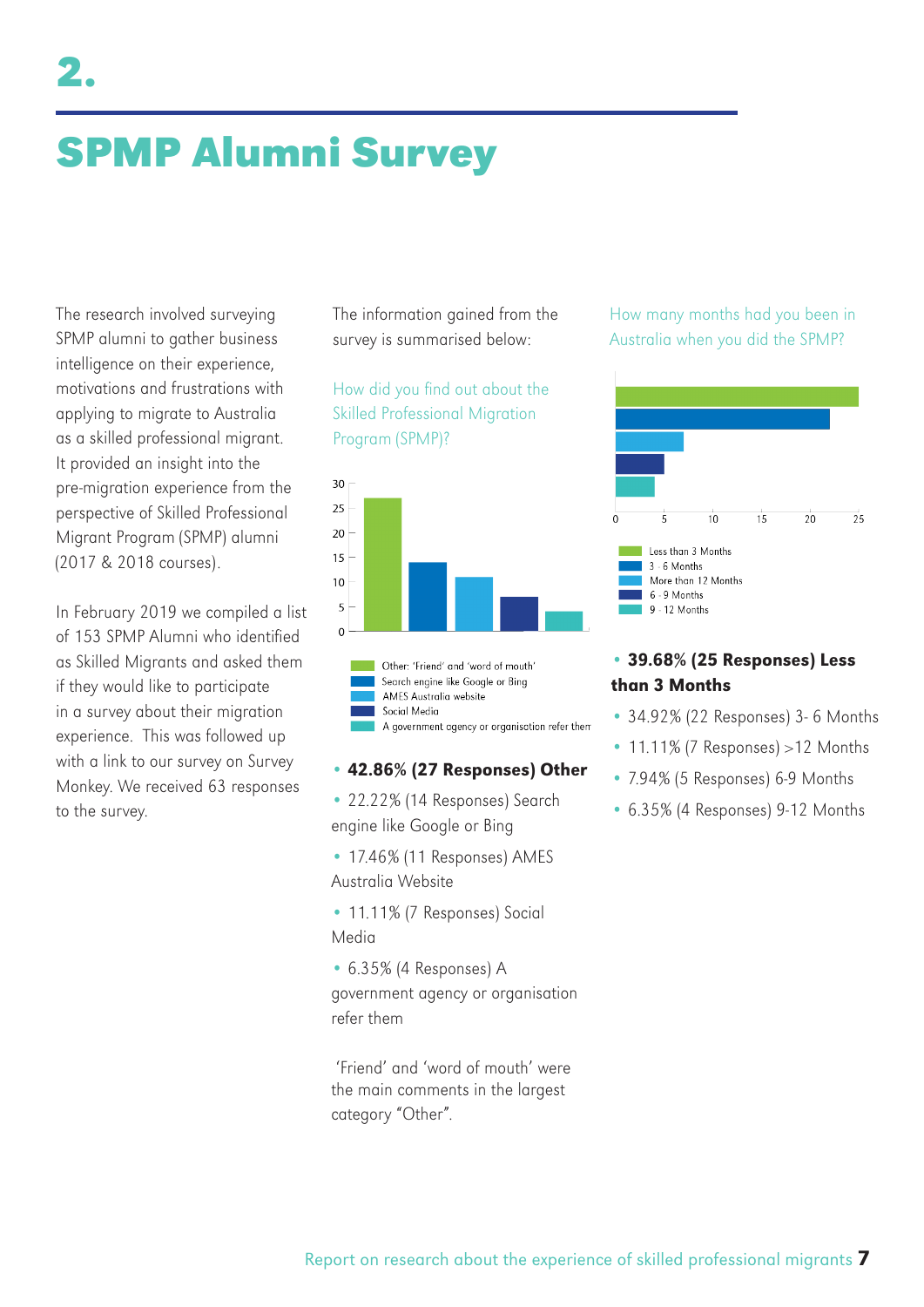# SPMP Alumni Survey

How many months (approximately) were you waiting after you lodged your expression of interest on SkillSelect before you got an invitation to lodge a visa application? How many months were you waiting

Nearly 80% received their invitation to lodge within 3 months. The longest wait was 18 months.

(approximately) to get a visa, after you lodged your visa application?



#### • 38.10% (24 Responses) 1 Month

- 20.63% (13 Responses) 3 Months
- 11.11% (7 Responses) <1 Month
- 9.52% (6 Responses) 6-8 Months
- 9.52% (6 Responses) 2 Months
- 4.76% (3 Responses) 4- 6 Months
- 3.17% (2 Responses) 9-12 Months
- 3.17% (2 Responses) > 12 Months



#### • 52.38% (33 Responses) 3- 6 Months

- 20.64% (13 Responses) Less than 3 Months
- 14.28 (9 Responses) 6-9 Months
- 7.93 (5 Responses) 9-12 Months
- 4.76% (3 Responses) >12 Months

Nearly 75% were granted a visa within six months. The longest wait was three years.

Did you use a migration agent, lawyer or broker to help you with your SkillSelect Expression of Interest/ visa application?



#### • 52.385% (33 Responses) Yes

• 47.62% (30 Responses) No

The comments showed that 16 people used a migration agent from their own country, and 10 people used a migration agent from Australia.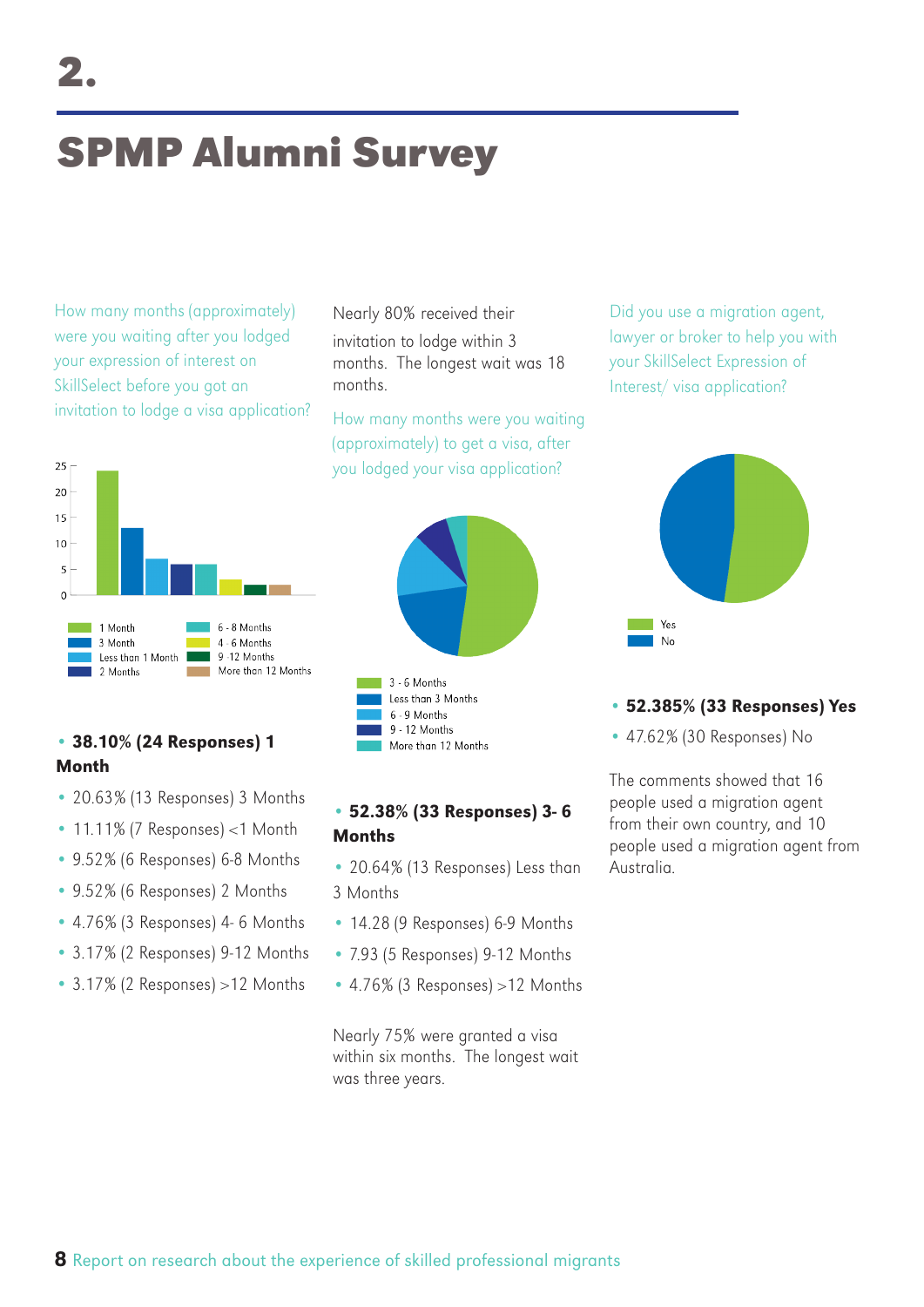## SPMP Alumni Survey

Do you think it would have helped you to find a job in Australia more suited to your skills and experience if you'd known earlier about the SPMP or other services AMES Australia offers?



#### • 87.30% (55 Responses) Yes

•12.70% (8 Responses) No

Comments included:

"Yes, because it helps to know how to write a CV correctly."

"Yes, because it closes the gaps with what local employers are looking for."

Have you participated in other AMES Australia programs or courses?



Would you be interested in participating in a focus group to help us find out more about your experience? It might help other skilled migrants settle better in Australia.



#### • 76.19% (48 Responses) Yes

• 23.81% (15 Responses) No

The comments showed that of those who said yes, the courses were predominantly pronunciation.

#### • 65.08% (41 Responses) Yes

• 34.92% (22 Responses) No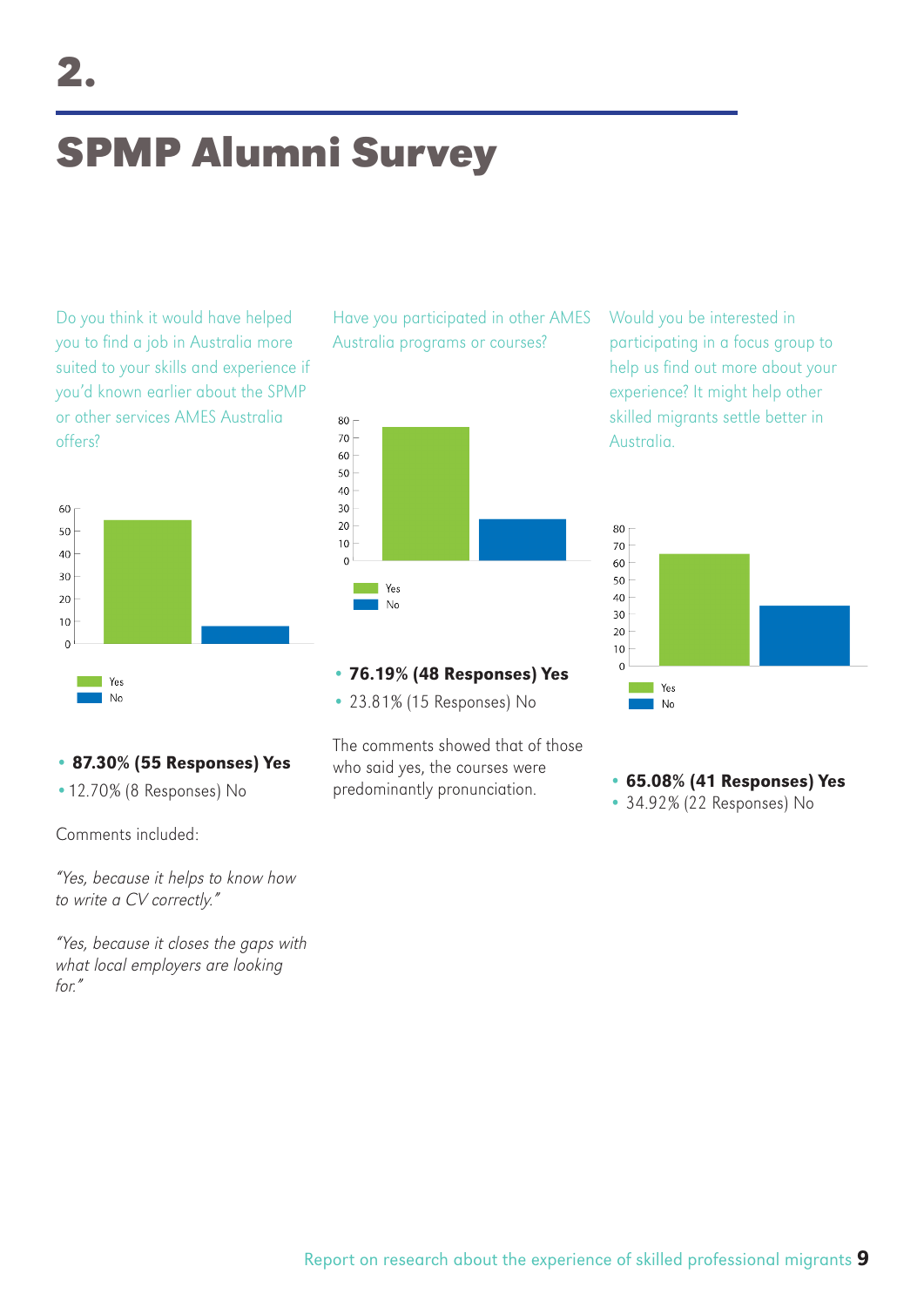### Focus Groups

At the completion of the survey, participants were asked if they would be willing to be contacted further by AMES Australia to participate in a focus group to assist with the development and design of a new service (indicating they would be compensated for their time). 41 participants agreed. We narrowed down the 41 people to 30 by prioritising gender equality, diverse ethnicities and a range of professions. In narrowing down our focus group, we aimed for an even number of males and females, as well as a broad range of opinions, and experiences. Of the 30 SPMP Alumni we invited, 10 were able to participate in a focus group held after business hours during the week. The participants included three females and seven males, from United Arab Emirates, Egypt, India, Brazil, Malaysia, China, and the Philippines. These participants told us that they have been in Australia for less than 1 year before attending SPMP.

The focus group questions (see Section 6.0 Appendix) were designed to test the insights from the survey stage. We also wanted to find out from them whether they saw preparing themselves for the Australian job market as an investment that they could gain a return on from both an economic and social basis.

After we conducted our SPMP Alumni focus group, we held a second focus group for skilled migrants who had not participated in the SPMP Program. The purpose was to check whether these skilled migrants had similar experiences to those who had found out about the SPMP. This was to provide some assurance that those attending SPMP weren't the only group of skilled migrants who had experienced difficulty finding suitable employment.



One of the focus groups in June 2019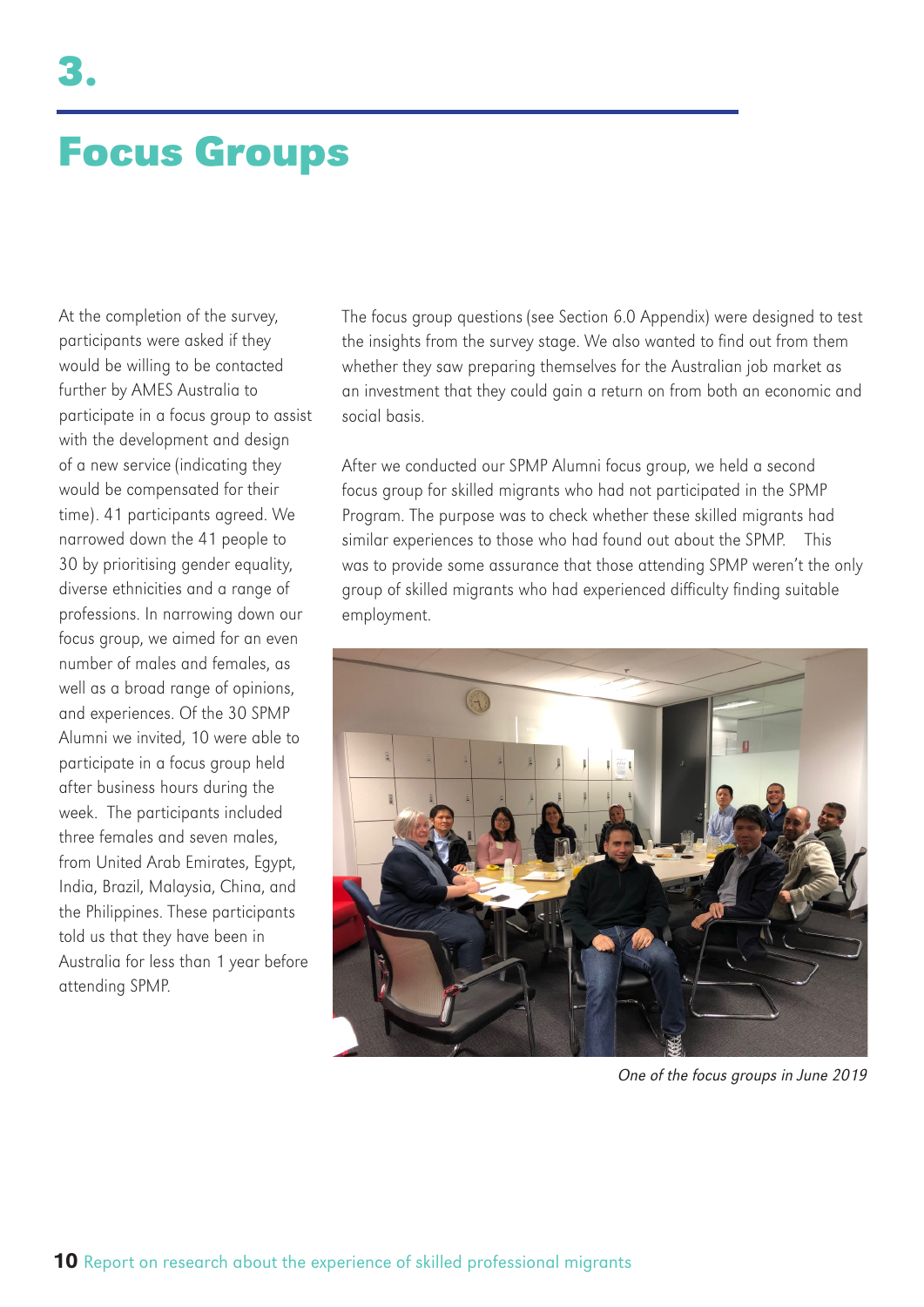### Focus Groups

AMES Australia's Facebook platform was used to engage the interest of this broader cohort of skilled migrants. There was sufficient interest as a result of the Facebook post to invite a small group to participate in the focus group on the topic. We received 31 responses. We selected 15 people to cover a broad range of gender, ethnicity and professions. Of the 15 selected, seven people were able to participate in a focus group held after business hours during the week. This focus group consisted of seven participants; four females and three males from Zimbabwe, Pakistan, Sri Lanka, China, Vietnam and Lebanon. More than half the participants have been in Australia for over four years. While most of the participants were working, they were either not working in the areas of their skilled occupation or at a lower level.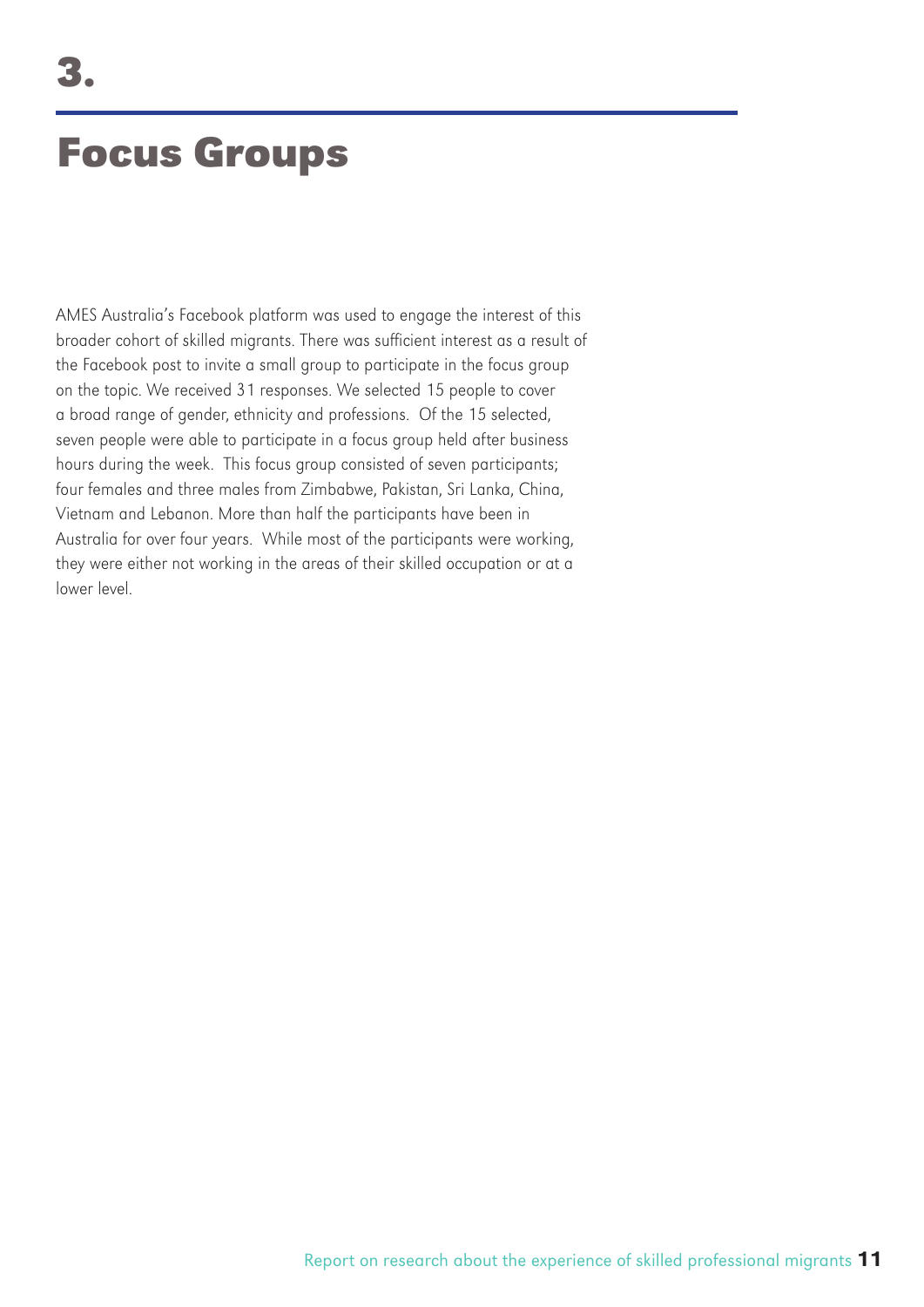4.1 Knowledge of skilled migration and the job market for their profession or occupation

Both sets of focus group participants considered a number of destinations for migration, the most popular being Australia and Canada. The choice of country was often determined by their ability to meet the required points test, or which country offered a place first. The influence of friends, relatives and work colleagues was also a key determinant.

They were able to find most of the information they needed about visa requirements from either someone they knew or their migration agents. However, they often described their experience after arrival as a struggle to find a job:

• 'I was not prepared at all to find a job here, to hunt for a job'

• 'After about one or two months I knew that I was doing something wrong'

• 'I knew it would be a challenge to find work in Australia but didn't know how much of a challenge it would be. I really struggled for a year or so before finding work that's right for me.'

SPMP alumni were unanimous in wishing they had found AMES Australia's SPMP sooner. They

believed that the knowledge and skills they gained from the SPMP, such as help to research their industry and jobs, tailoring their resume, networking and experience from the mentoring program were key contributors in achieving success with employment. They confirmed how vital knowledge about how to navigate the Australian job market is to a successful skilled migration experience:

• 'I wish I could have found this course before I arrived in Australia rather than trial and error for three to four months'

• 'SPMP helped me to understand the real job market'

• 'I decided to look for help and I found AMES and it changed a lot after SPMP. I got three job offers'.

Most believed that they 'should have joined SPMP first, that would have made a huge difference'. The main difficulty of skilled migrants who had not attended SPMP was the lack of support system and no idea how to find the information they needed. Once told about the SPMP program, during the focus group, many of them asked how they could enrol, or wished they had known

about the program before they migrated.

One skilled migrant said 'We are not aware of what kind of society it is in Australia, […] the nature of the job market or […] how can we reach for [such] opportunities'. Another skilled migrant added 'For me, [it] was the issue of the Australian work experience. When I came, my qualifications and my experience were assessed by Engineers Australia but no one told me that I was going to face a hurdle because I don't have any Australian work experience.' These experiences are similar to those of the SPMP alumni participants.

Both focus groups identified the issue of local work experience as a barrier facing new skilled migrants, but those who attended SPMP felt that the knowledge and support they received helped them to overcome this barrier eventually. As one SPMP alumni emphasised 'Lack of local experience was my problem. I had twenty years' experience but after interviews I was always unsuccessful because of the lack of local experience. It's really the same you know, but employers here don't recognise it.'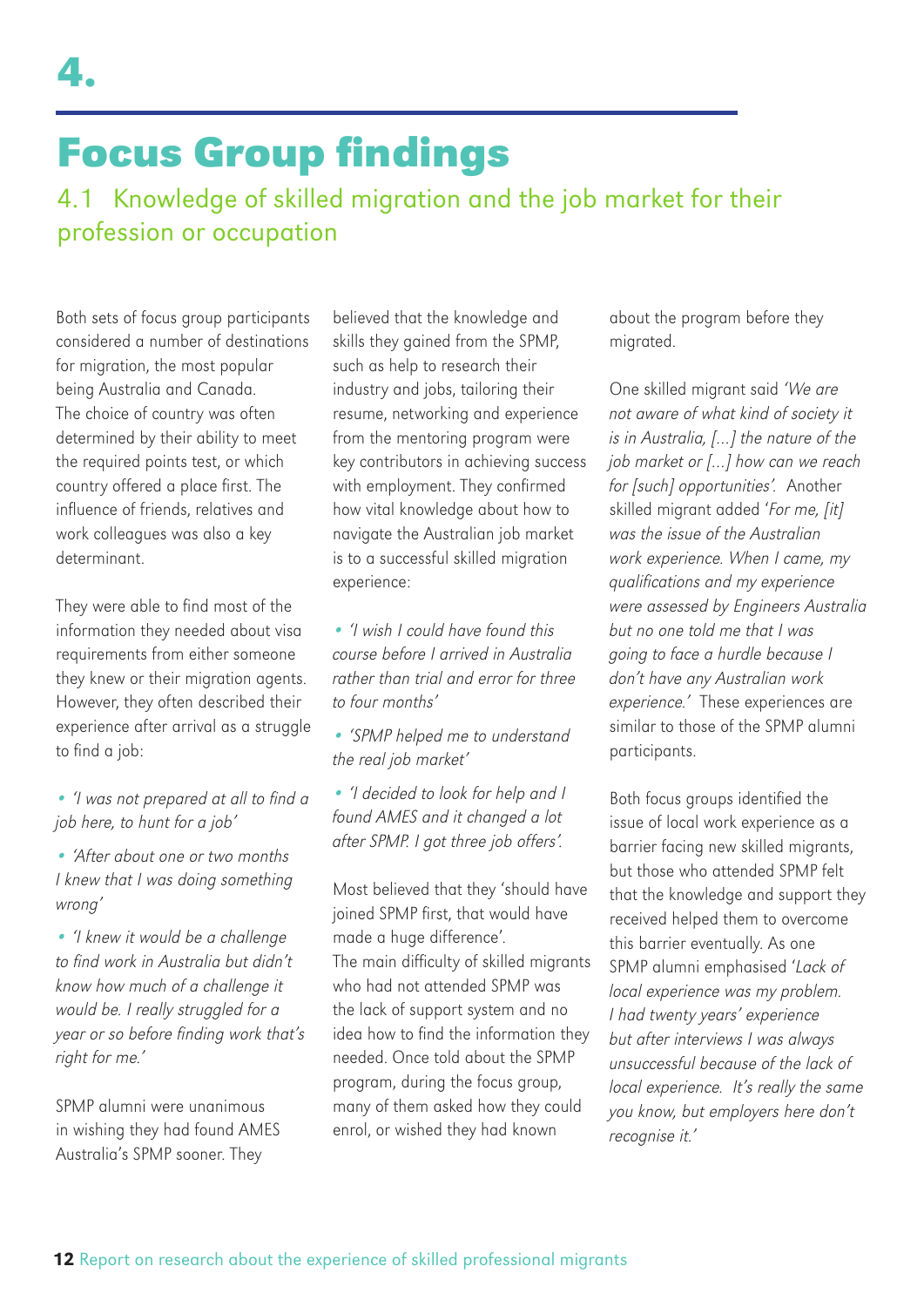4.2 Case Study – Former SPMP participant

#### "

I was studying my civil engineering degree in Adelaide and I was looking for internships in my third year and it was a tough market, when I suddenly got the realisation that the market overall for civil engineers was really bad, you can't find work. I went back overseas and worked for a few years and then returned as a skilled migrant and a friend recommended the SPMP. The tips helped me with interviews and the mentor really helped me, even willing to help me at night time when I had an interview the next day. It was really about getting out there talking to people, going to different networking events, meeting people and then one talk led to another led to another and before you know it you know which companies are hiring and you have people inside the companies telling you this is the kind of person we're hiring and then I go and change my resume to suit that and that's how I got the job. "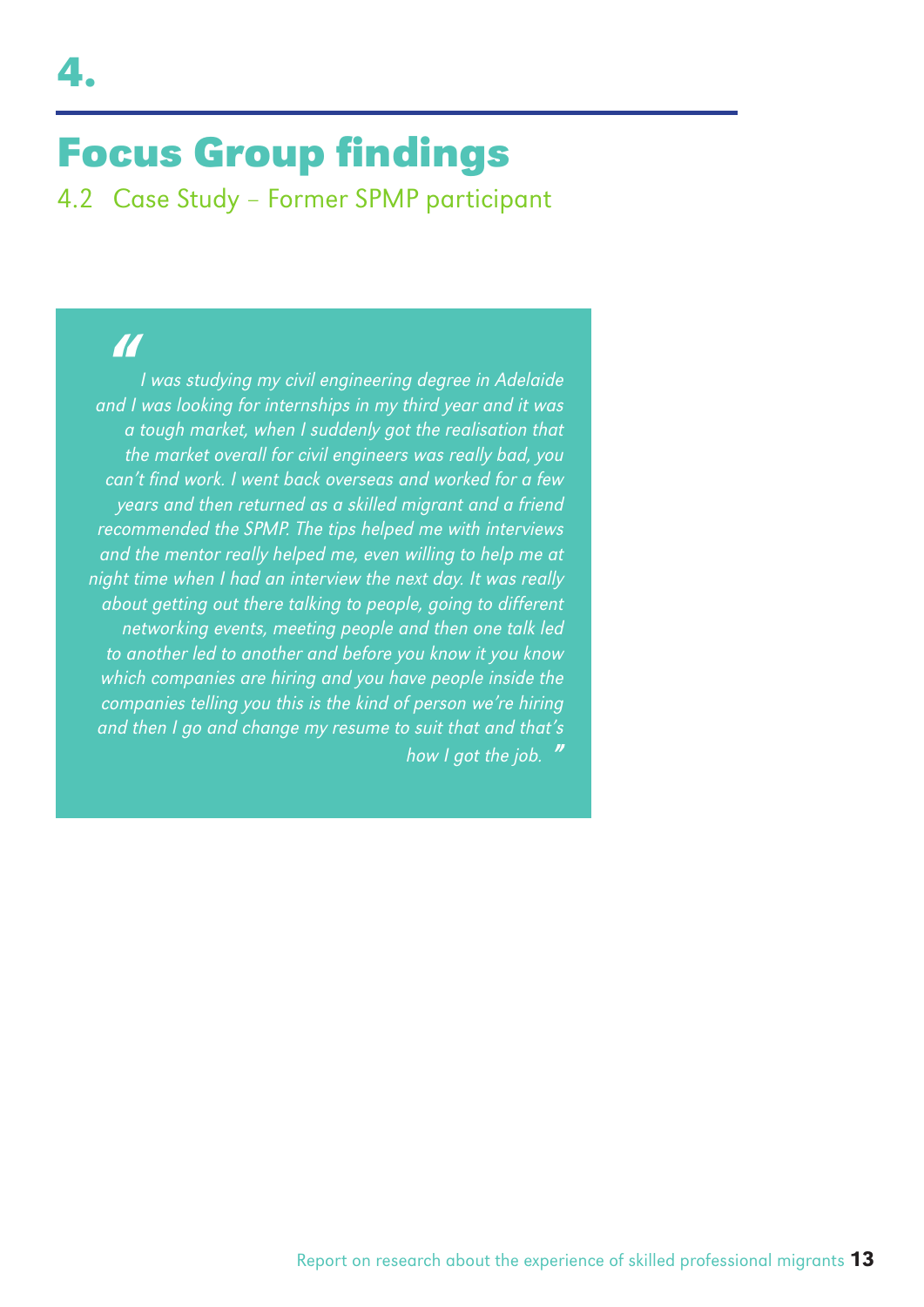4.3 Securing appropriate employment – success factors, barriers and environmental differences

Focus group participants spoke about the differences between the employment market in their home country and how it differed to Australia. They made the point that not knowing how things work in the destination country can be a huge barrier for a skilled migrant. SPMP alumni felt that culture can play an important part in these differences and that once a migrant settles into a job in their field they feel more positive about Australian work and social culture. Some of the big differences mentioned included:

• 'In Australia, the market is driven by a lot of smaller SMEs (Small and Medium sized Enterprise), so when you've worked in a larger scale set up with a large scale operation and you show this experience on your CV, prospective employers reject you because they don't believe that one person can do all that you've done'

• 'Australian companies are more open to their employees' ideas and they are free to express themselves so I think this makes a huge difference to the working culture'.

• 'Where I came from, in my

profession (building engineer) you have to do everything but in Australia you have to specialise and do everything right and focus on detail in design, whereas in my previous country you don't have time to go into so much depth because you have to cover everything'.

• 'Even a CEO would go for a coffee or chat with an entry level person – it's a tremendous shift of culture for a lot of us when we land'.

On the other hand, the non-SPMP focus group, provided more examples of negative experiences trying to find help and employment which demonstrated if barriers are not overcome early in their employment journey, they can develop into concerns that the barriers are due to some form of race or religious discrimination. Not feeling welcome was a key theme, with some participants mentioning examples of their experiences with community and workplace intolerance or ignorance of skin colour, ethnicity and religion.

One skilled migrant (who did the visa process herself) commented

that while her qualifications and experience were assessed by Engineers Australia, no-one told her that she was going to face a hurdle because she didn't have any Australian work experience. She felt that 'it was really difficult because no-one wants to take a chance on you but yes, the government has given you this visa, the professional board has said you're competent enough but then the government takes you in and puts you out in the deep end and go look for a job yourself. If they could have a program to transition new migrants to give you that initial Australian work experience, then you can go out there and look for a job for yourself because when you do get a job you realise it is just the same thing that I was doing overseas, so for me I think that's the one area that needs to be addressed'.

The lack of Australian work experience came up time and time again throughout the focus groups. Many see it as a conundrum (as mentioned earlier) with several migrants describing situations where they were told they were overqualified for the position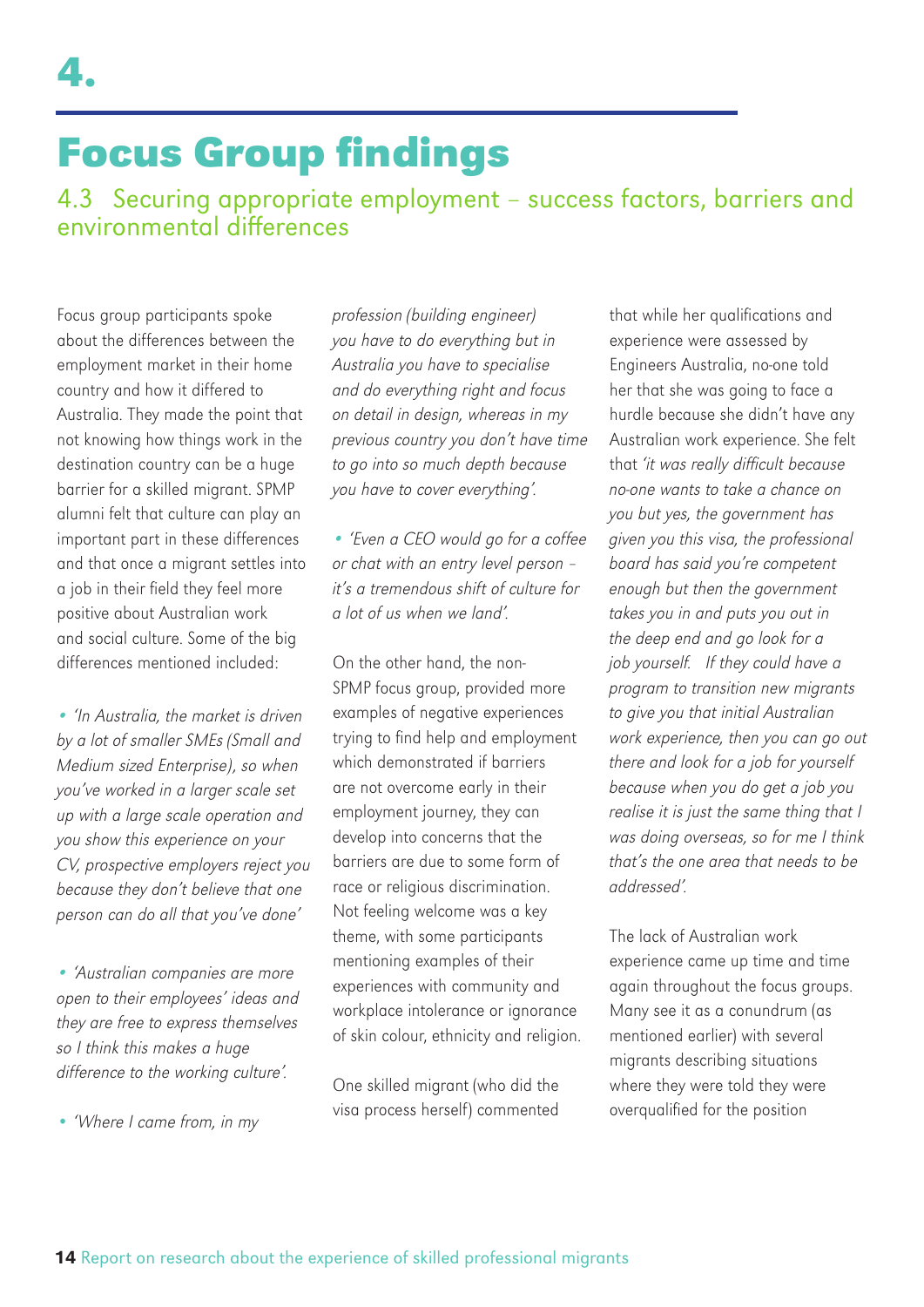4.3 Securing appropriate employment – success factors, barriers and environmental differences

and then lost out to another less experienced candidate because that person had worked for the organisation for a long time.

Volunteering is an area of work that many skilled migrants turn to for local work experience, however, many of the focus group participants said that 'even volunteering here is not as easy, that you need to apply and do an interview, then sometimes they don't reply to you or you have to wait until the next intake and time is passing by and you're doing nothing and this is not good on the CV, this is not good for your personal journey'. Lack of Australian work experience becomes a frustration when 'you've only just arrived and how on earth can you have this local experience?'

Nearly all focus group participants were able to point to key differences between Australia and their home country when it comes to

approaching how to apply and prepare for jobs. Cover letters and key selection criteria were both given as examples that were unknown to them previously and where they needed help to conform to local requirements. As one skilled migrant put it 'In my country the longer the CV the better'. At the same time, while these are important, many also felt that to penetrate the so-called 'hidden job market', finding local connections is 'the key for you to get a foot in the door' and that 'we need to know the insiders, the local connections so they can pull you into the door'.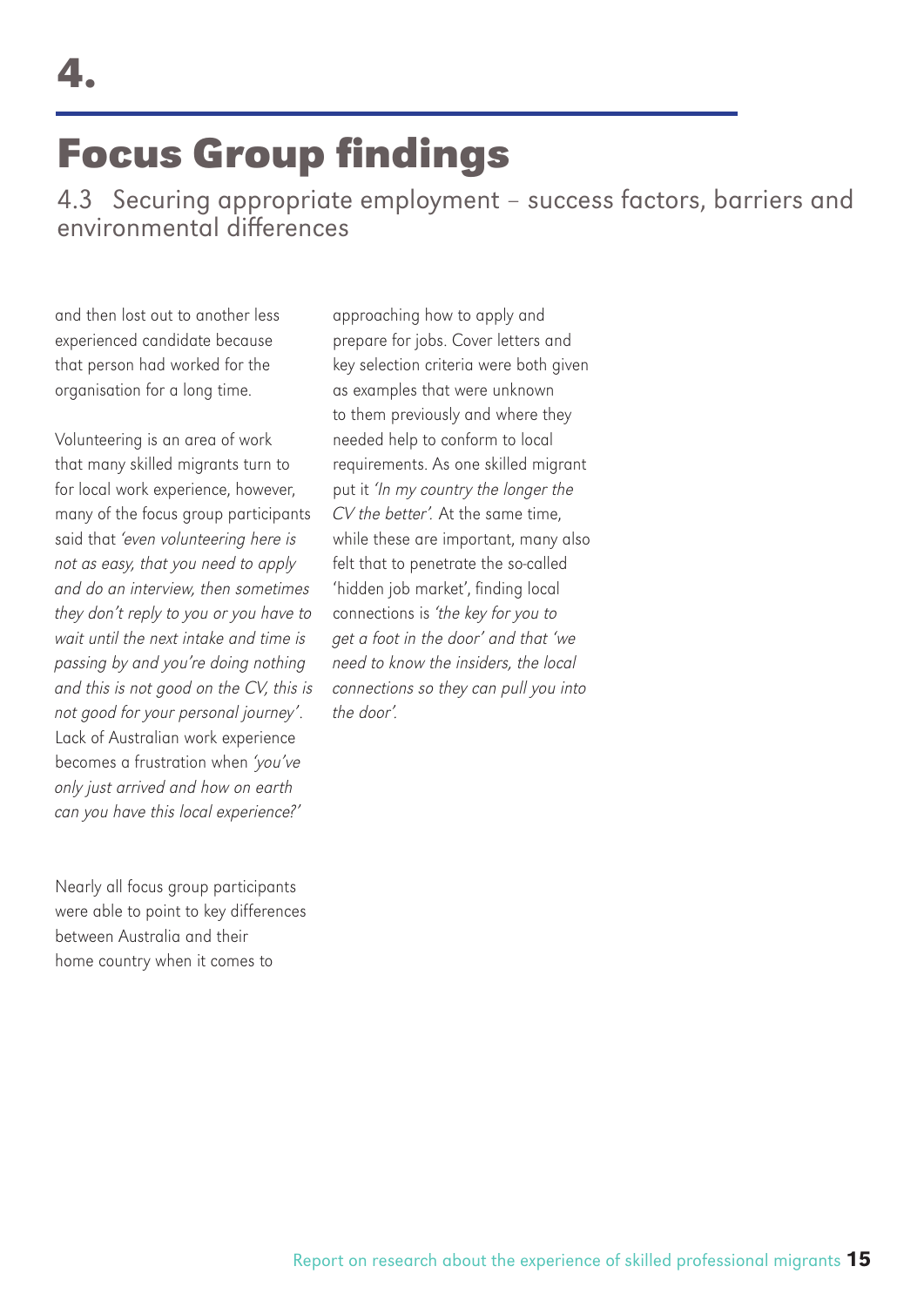4.4 Case Study – Skilled migrant who didn't attend SPMP

"

I've been in Australia for four years now. I first came here to do my Masters in engineering management but because I was on a student visa there were certain things I couldn't take part in upon graduating and I only got my permanent residency in January 2018, so I'm currently working in the childcare industry and trying to break into my profession. Because I hadn't had a job in my profession for a while, I think I find myself relying more on the development side through volunteering organisations and through requests from friends…"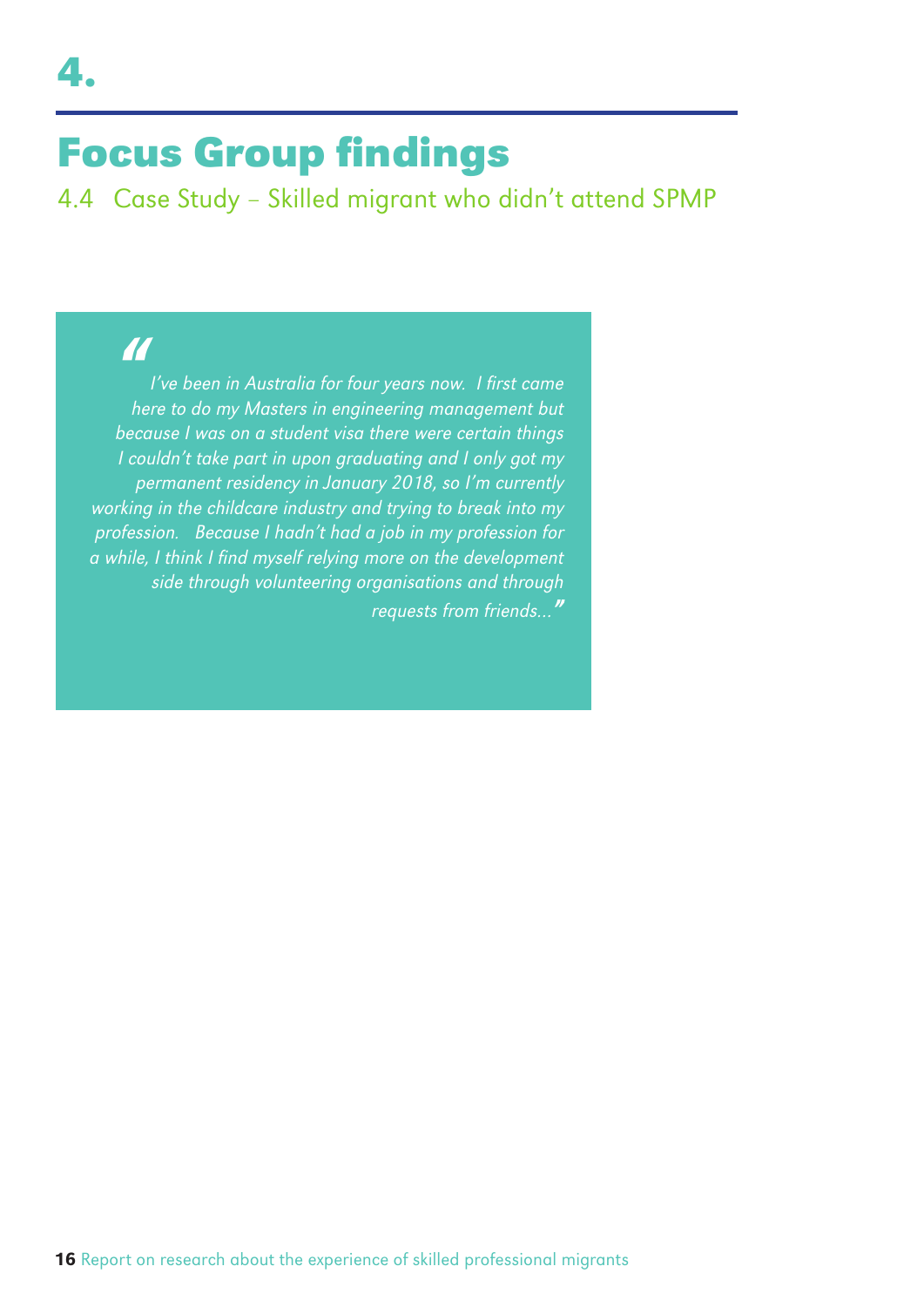4.5 The benefit of hindsight

The benefit of hindsight was a particular area where both sets of focus groups contributed a lot to the discussion. The SPMP alumni group's contributions were based around the impact that SPMP had on their lives and on developing or using self-agency to navigate challenges. Improved self-agency suggestions included investing more time in research about the job market, conducting reality checking between the visa information and the market and building up resilience for initial rejection. As one alumni commented:

'I wish I could have looked into the market, the work that is really in demand and build myself up a bit more. I should have started to expand my network because that was a really crucial one for finding a job'

Alternatively, the non-SPMP tended towards solutions where government should intervene. As one skilled migrant commented:

'We are not coming through an illegal pathway, …so [we should be given by].. immigration .. or any other organisation … a transition program to introduce us to the pathways of opportunities'.

Suggestions for governments included:

• 'If the government can offer at least one month as an internship [that] would be good .. as a transition period'

• 'When you are filling in your PR, there should be some more study material at least so we can get orientated towards what we will be facing once we land here, some resources .. so we hit the ground running'

• 'If they can't give you a program then give you some tips like what to expect as a skilled migrant as you enter, just how they give you tips about 'don't bring plants to Australia'.

• 'The government could provide assistance to SMEs to help them take on skilled migrants. I find a lot of the time that SMEs find it difficult to find the skills that they need'

• 'Immigrants look at the big companies but we didn't know there are a lot of SME companies that the market is invisible to us and we are invisible to them but they are the ones that need people. The big companies never lack people as everyone wants to get in'.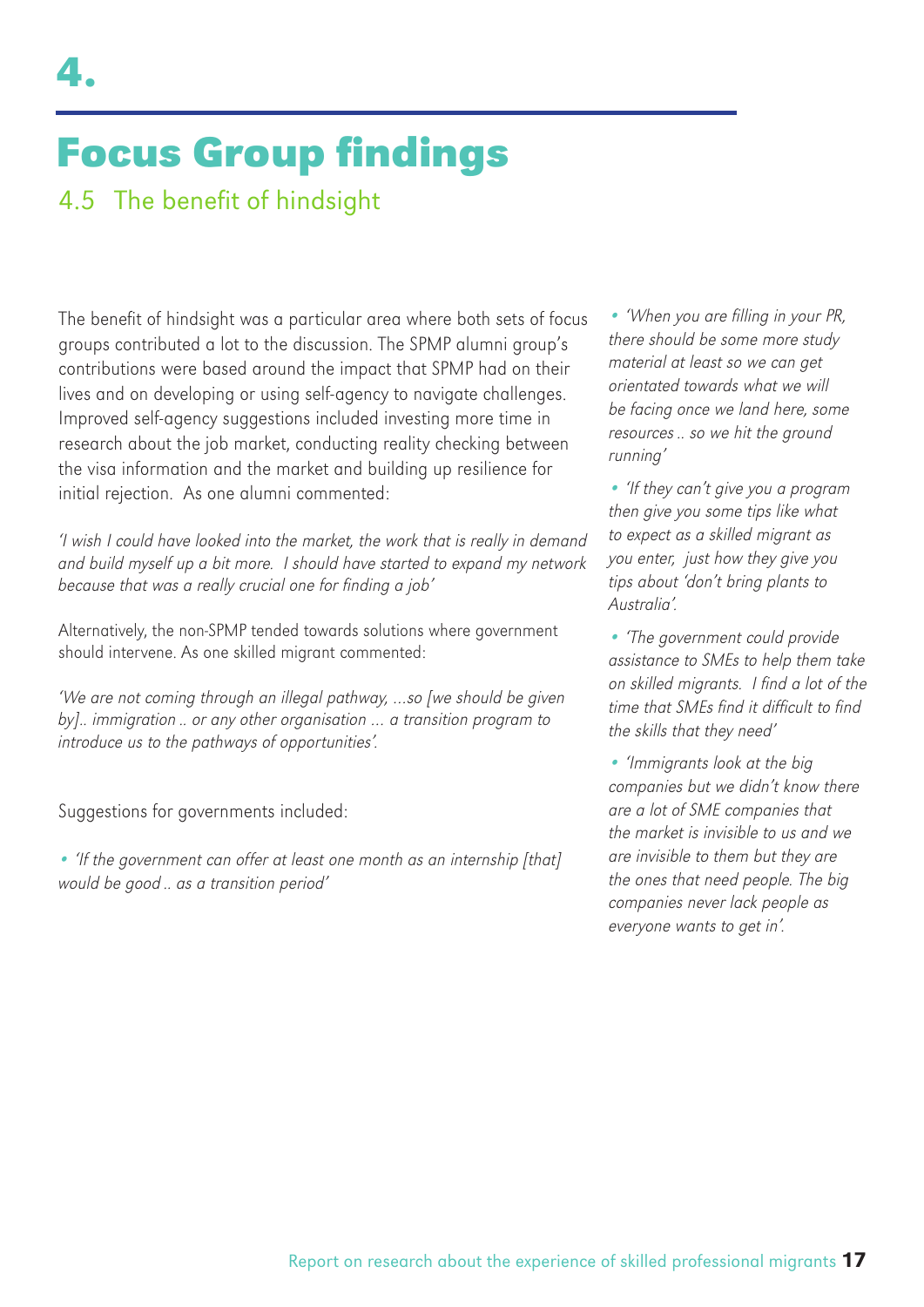#### 4.6 Migration agents

Around 50% of the skilled migrants (including those who undertook SPMP) used a migration agent to help them navigate the migration requirements and system (SkillSelect). The general consensus was that a migration agent could provide value for money, particularly when prospective migrants are time poor due to their current employment and family commitments. They did qualify this view by saying that using an agent from the destination country who is registered and under the monitoring system of the government is critical, as is doing your own due diligence before a selection is made. This is because there are agents who don't provide correct information or provide limited services. Some participants commented that:

• 'I would say it was good for me because I am working and it would have taken a lot of time to study online and go through the whole process even though I know how to do it, it is still very time consuming and then at the time I was very busy with my own job so I just rely on my agent to advise me'

• 'Very important to use a local agent because they are registered in the destination country, they are monitored and they have more knowledge of the destination country'

• 'I could have done the application for myself but … I had less time at that time because I was spending 14-15 hours at the office, so I decided I would use the agent and pay the money. It was lack of time more than it being a complicated process'

• 'we decided it was better to use an agent because that agent was handling both Canadian and Australian permanent residency so once we went to the agent he said the most possible way was to get PR was to apply to Australia because its faster. It was more expensive, like the cost for the

migration agent was huge. It was around \$4,000 for visa process (Visa Application Charge) but had to give them \$6,000 for the visa application guidance, but we applied in April 2013 and we got our PR in August 2013, so was a very short time, we thought it was good because I wanted to start my studies as soon as possible' (secondary applicant).

For those who didn't use a migration agent, it was because they found them to be too expensive.

While some were able to selfnavigate the Department of Home Affairs website independently and received good help from their case officer, they also used expat forums to cross-check their information. One skilled migrant participant mentioned an expat engineering forum she had used where engineers from Europe, Africa and Asia who had already migrated to Australia were willing to share their experience and answer questions.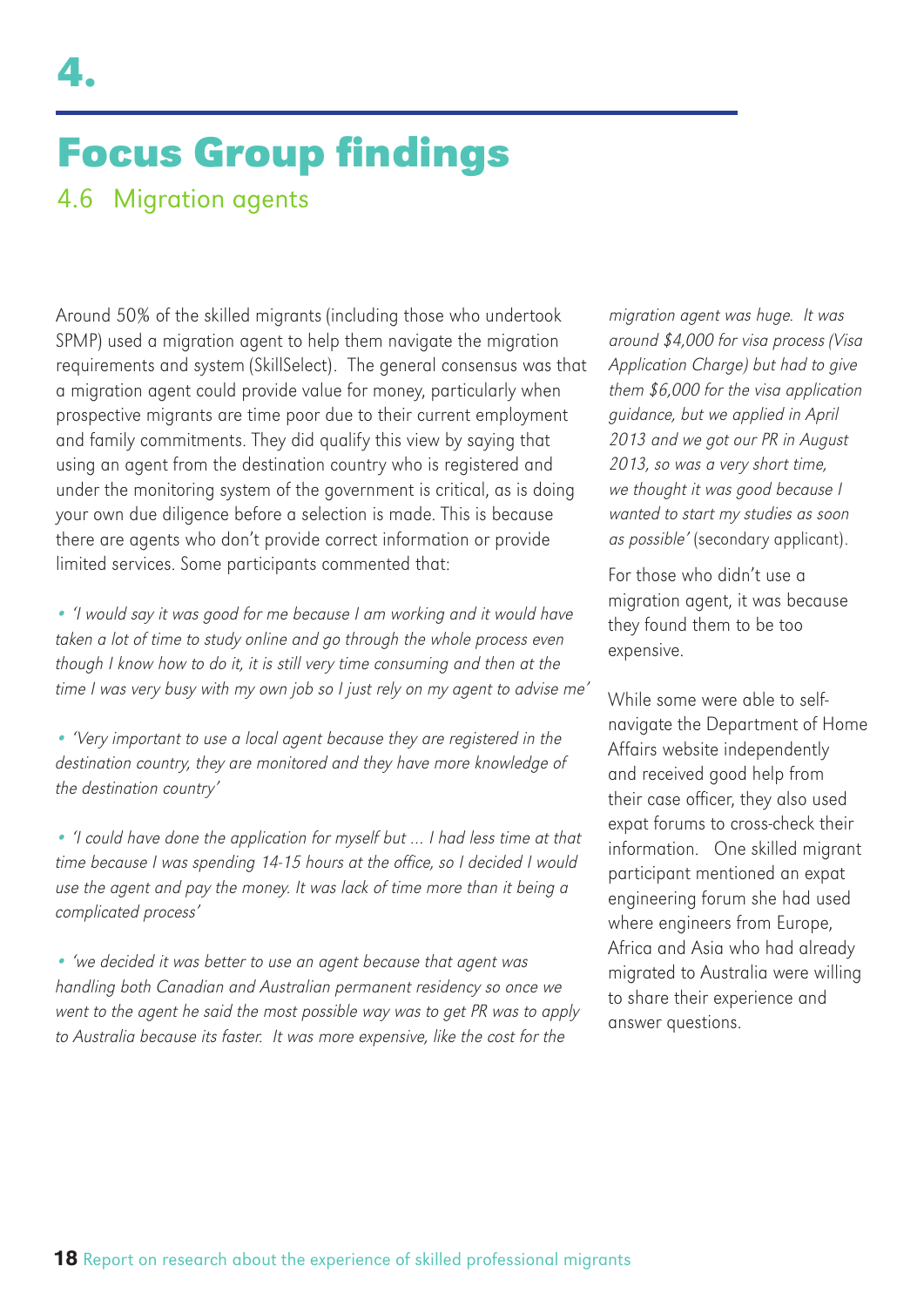4.6 Migration agents

Many of the focus group participants shared how much they paid for the services of a migration agent. It varied from country to country, and between individual (\$2,000 -\$3,000/\$3,500) and couples (\$4,000 - \$6,000).

Some of the additional services they would like to see included and were prepared to pay for included:

- Quality information such as they found through SPMP
- Translation services
- Free events such as networking for professionals
- Local English pronunciation and lexicon
- Business start-up information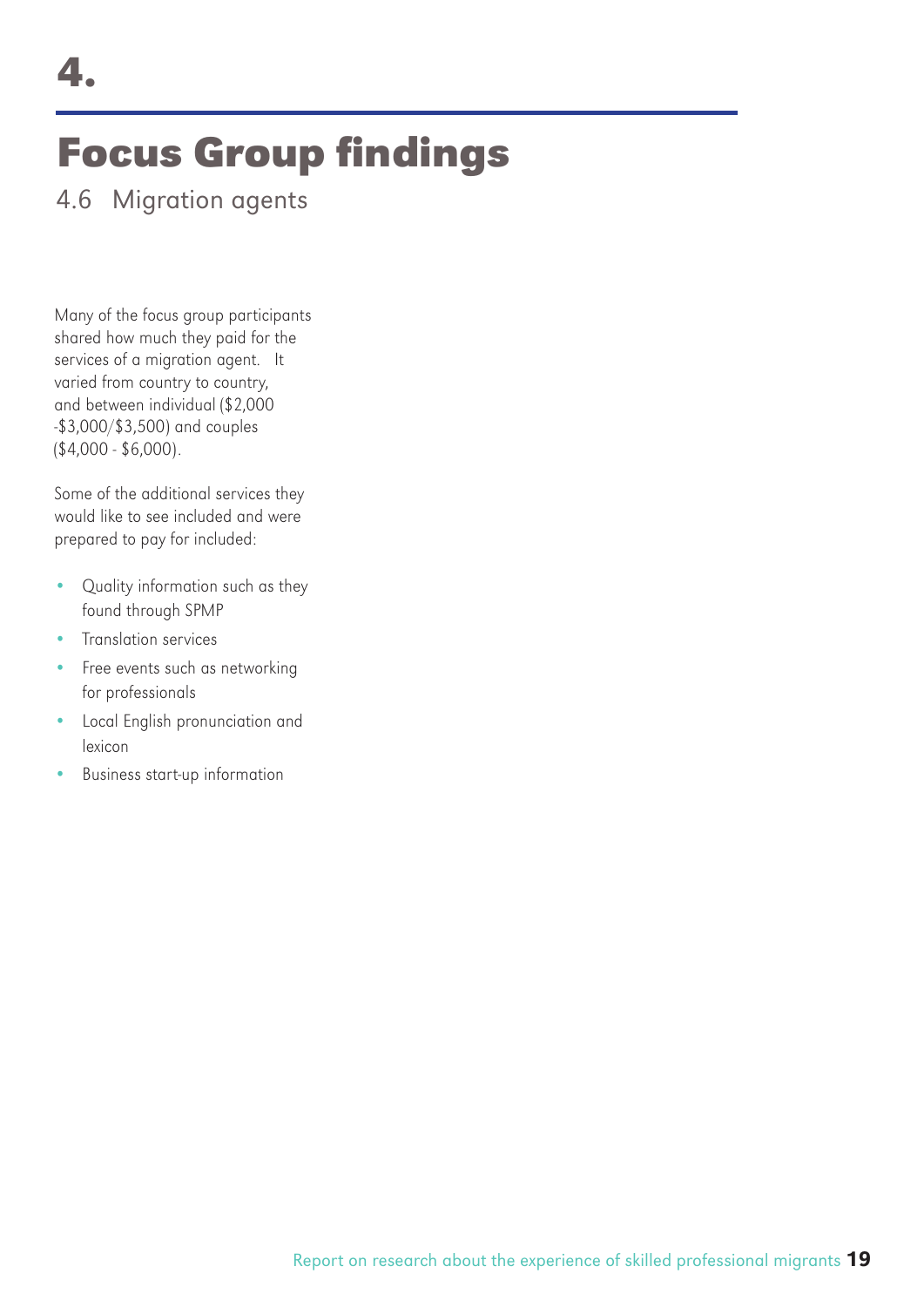4.7 Case Study – Skilled migrant from 2013

"

Because we .. did not know anything about the visa process .. we went through an agent [who could advise us about].. certain ways ..[to] get in. [We had] deposited \$300 ..for the nomination [from NSW] …[then] NSW .. stopped taking anymore software engineers. [O]ur agent got to know that South Australia had actually opened up a number of opportunities for software engineers and .. he gave us a call and told us if you can lodge a new application within three or four hours' time ..we can process this. [W]e didn't know about South Australia but.. we did it and 3 days' time we heard from our agent and he said congratulations you got a nomination. Sometimes agents are ..really good ..if you give them [the] freedom .. to guide.. directing us to more opportunities….[T]hey will ask for more money but it's worth spending that money.."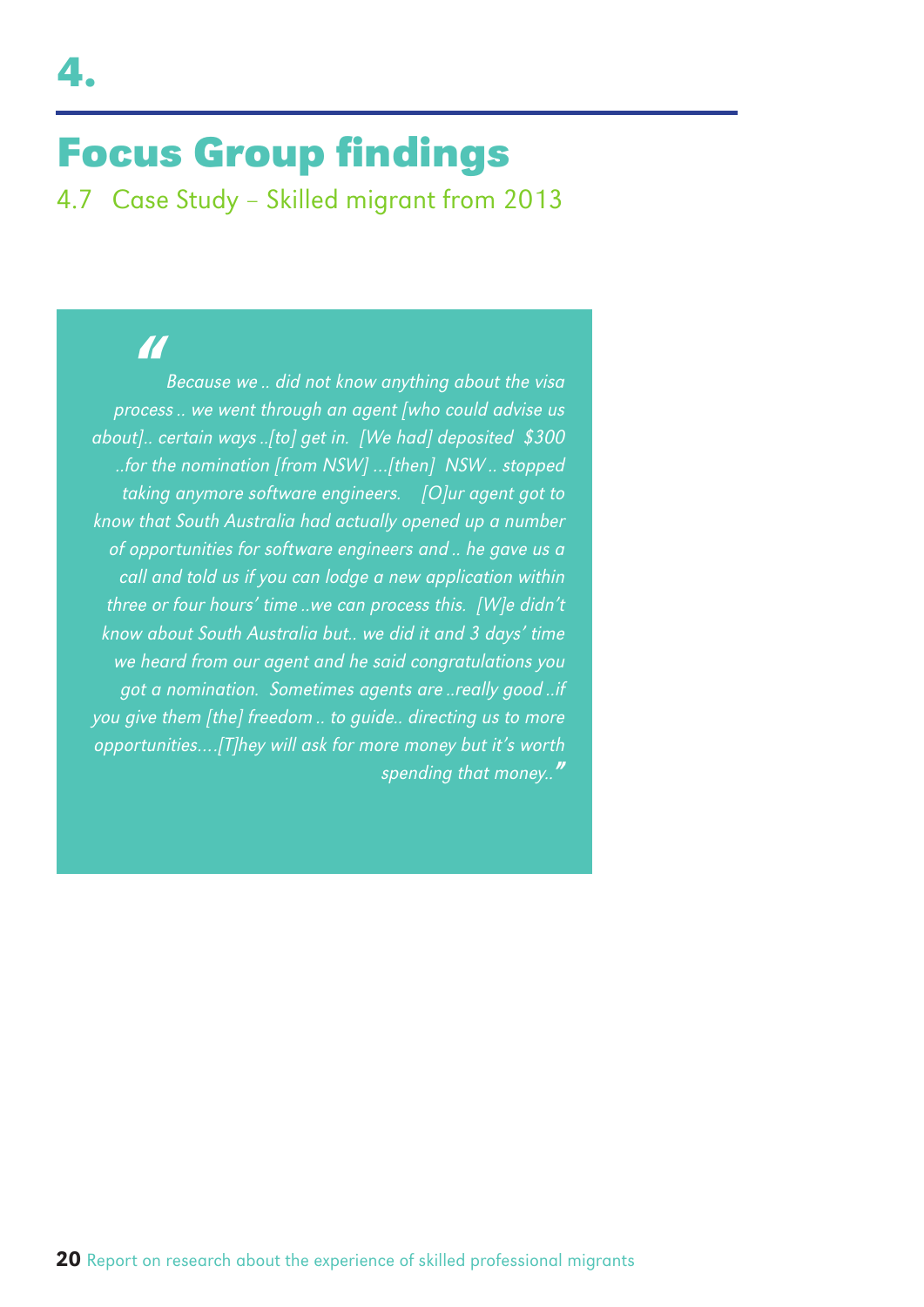### Conclusion

87.30% of survey participants believed that it would have helped them to find a job in Australia more suited to their skills and experience if they'd known earlier about the SPMP or other services AMES Australia offers. This was overwhelmingly supported by both sets of focus group participants who wished they had known about AMES Australia and SPMP earlier.

While the earlier post SPMP employment outcome surveys from 2014, 2015 and 2017 demonstrated that 75% or more had achieved satisfactory employment outcomes within six months of undertaking the SPMP, the non-SPMP focus group participants were still attempting to secure satisfactory employment. They also spent a longer time in their job hunting, and often changed their career or settled for jobs outside of their career. Many stated that they often felt forced into taking or considering lower skilled jobs like cleaning and factory work.

Focus group participants also believe the government should have a program to transition new migrants in order to give them local work experience. They thought that government should give advice on what to expect as a skilled migrant as you enter Australia at the airport. Participants, particularly those who had not attended SPMP, felt that the government should work to break down stigma about migrants in the community and close-mindedness in the workforce. The way that employers value overseas qualifications and experience, was also raised by participants, with some suggesting that the government could provide incentives for companies,

particularly SMEs, to take skilled migrants, thereby breaking down some of these misconceptions.

Participants believe that having a migration agent has benefits in addition to migration advice, with one participant mentioning that their migration agent warned them they would need to build up a network once in Australia. Information about the culture of Australia is invaluable to migrants, not just the specific requirements of a visa category. Participants believe that 'if the migration agent is providing quality information' similar to the SPMP course, 'this is added value' they were prepared to pay for.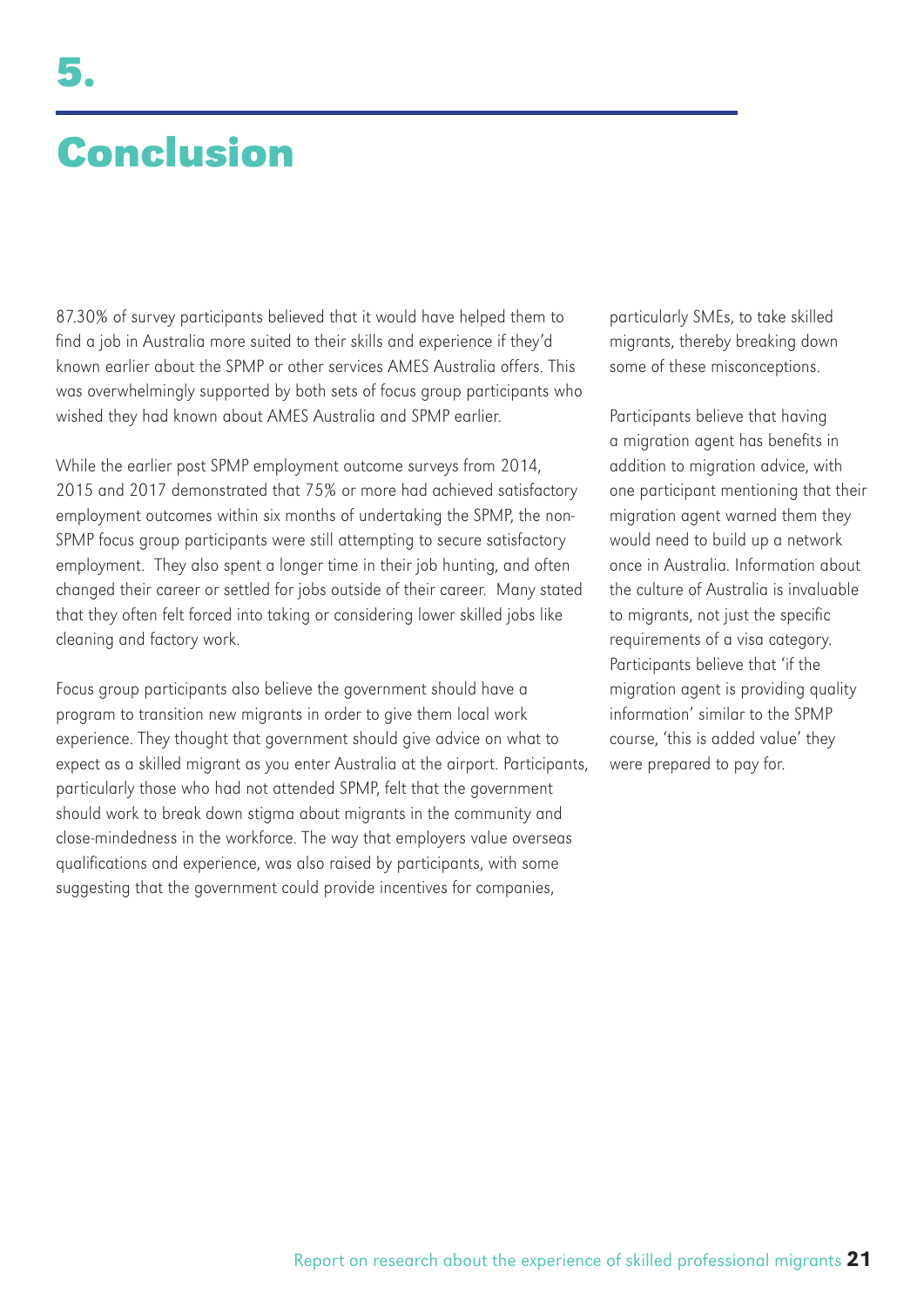### Appendix 6.1 SPMP Questions

6.

#### Skilled Migration Program

1. What prior knowledge did you have about the skilled migration program in Australia before initiating your application?

a. What resources did you access to inform yourself about the requirements and likelihood of success with your qualifications?

2. What factors - such as, motivations, job opportunities, professional development, background/culture - contributed to your choice to apply for the skilled migration program in Australia?

#### Contributing factors of success

3. How did it differ from other countries in which you had gained employment?

4. Did you access any migrant employment services or resources before/during your applications or while you were looking for work?

#### Hindsight

5. With the benefit of hindsight, what would have been helpful to know/what kind of resources would have been useful for applying and then navigating the system as a skilled migrant?

6. What services or resources do you think are missing that would be beneficial to new skilled migrants?

#### Migration Agent

7. Why didn't you use a migration agency?

8. Was your migration agent worth the price you paid?

9. Along with migration agent fees. Would you be willing to pay for other services to help you with your migration?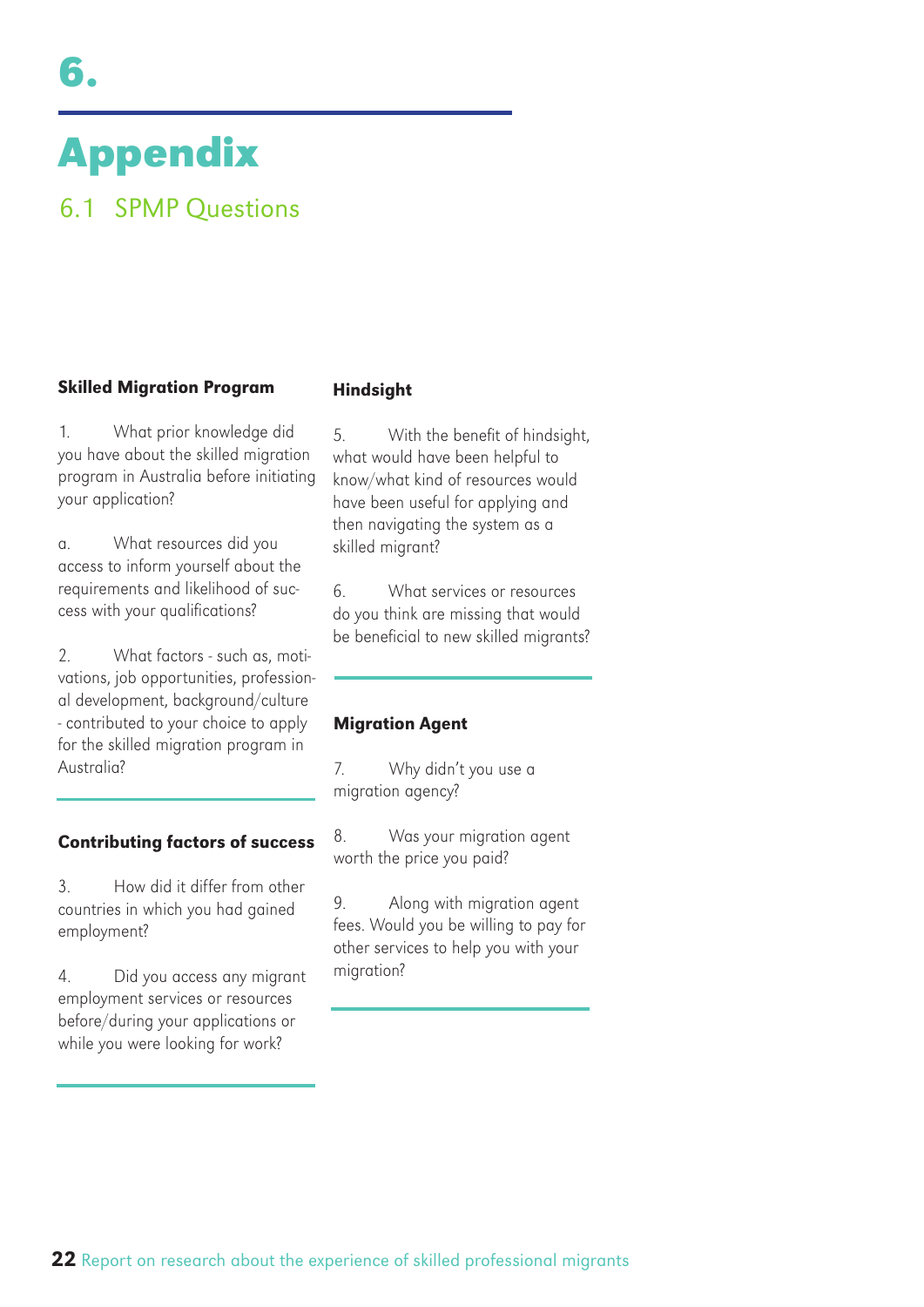### Appendix

#### 6.2 Skilled Migrant Questions

#### Skilled Migration Program

#### Migration Agent

1. What prior knowledge or expectations did you have about the skilled migration program in Australia before initiating your application?

a. What resources did you access to inform yourself about the requirements?

#### Contributing factors of success

2. How does employment in Australia differ from other countries in which you had gained employment?

a. What were some of the challenges in navigating the environment/system?

#### Hindsight

3. With the benefit of hindsight, what would have been helpful to know/what kind of resources would have been useful for applying and then navigating the system as a skilled migrant?

4. Why did/didn't you use a migration agency?